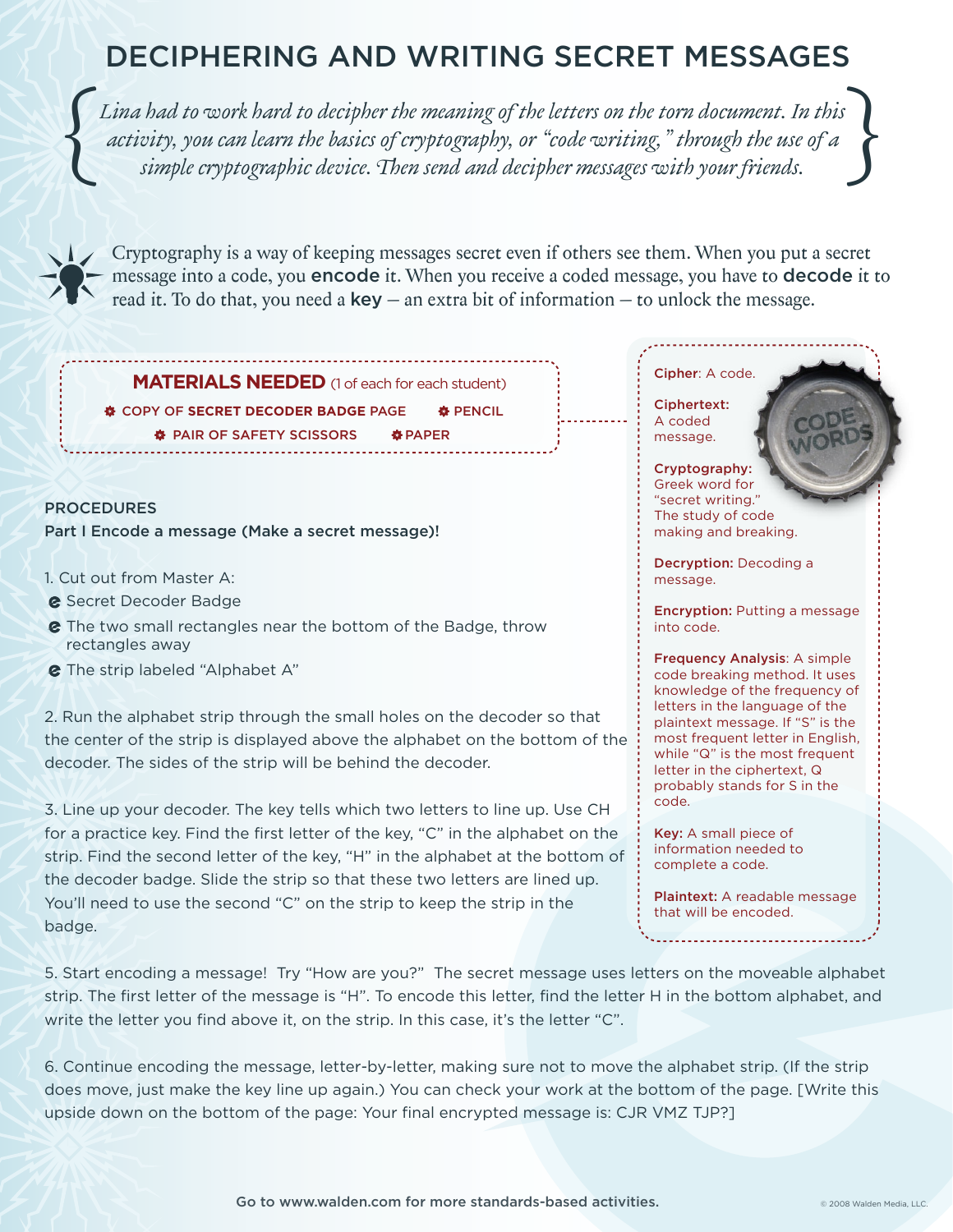### DECIPHERING AND WRITING SECRET MESSAGES

#### **Part II** Decode a message

1. To decode the message, you'll reverse how you use the strips. But first, line up the key.

Write "Key: JA. R'V ORWN, CQJWTB." on your paper.

2. As when you encoded the message, you'll need to line up your devices with the key. Line up the J on the moveable strip with the A on the lower alphabet.

3. The secret message letters are on the moveable strip. You move down off the strip to decode the message. The first letter of the coded message is "R". Find it on the strip. What letter is underneath? The first letter of the message is "I". Write I below R on your paper.

4. What should you write below the letter "V"? Check your answer below! [put upside down at the bottom of the page: The correct message is "I'M FINE, THANKS."]





Congratulations, you've decoded the message! Now try writing your own message and encoding it. Make sure your message has a key! Trade your **encoded** messages with a friend, and **decode** the messages. Now that you've got it, you can also use Alphabet B & C to send and retrieve coded messages!

Part III Decoder Badge - Make your own key strip (Work with a partner on this activity.) 1. Cut out the "Blank Alphabet Strip." Write each letter of the alphabet in a random box to the left of the heavy black line in the center. When you have filled in the entire left side, copy the left side onto the right side in the exact same order.

2. Copy the entire strip so that you and your partner have two identical strips, each consisting of two identical left and right halves.

3. You can now use your decoders to pass messages that only you and your partner can read. Remember to include the key at the beginning of your message!

This activity is from the Oregon Museum of Science and Industry's website at: http://www.omsi.edu. Visit the Oregon Museum of Science and Industry/1945 SE Water Avenue/Portland, OR 97214-3354